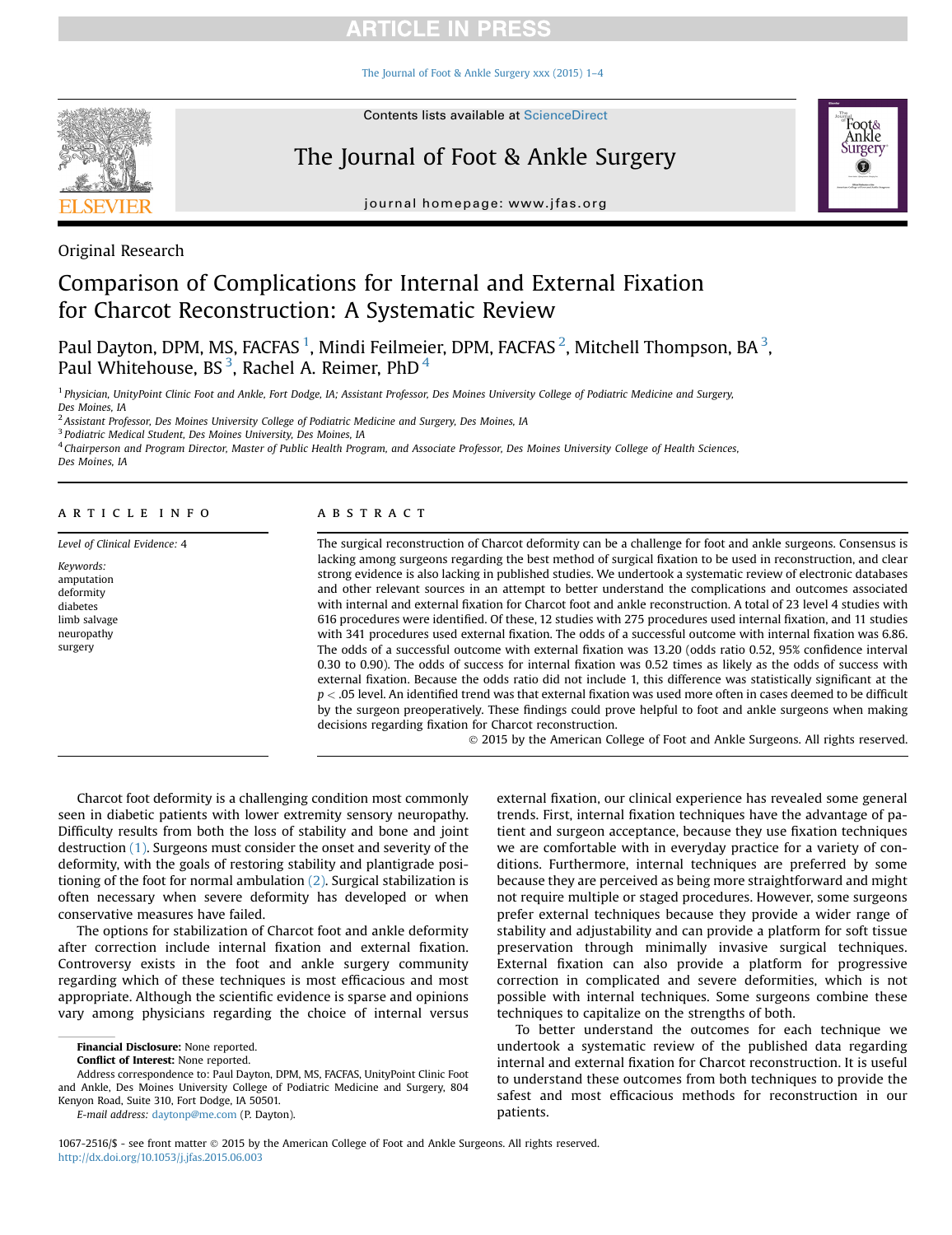### Materials and Methods

We undertook a systematic review of electronic databases, including PubMed (available at [http://www.ncbi.nlm.nih.gov/pubmed\)](http://www.ncbi.nlm.nih.gov/pubmed), OvidSP (available at [http://ovidsp.](http://ovidsp.ovid.com/) [ovid.com/\)](http://ovidsp.ovid.com/), Google Scholar (available at <http://scholar.google.com>), and the websites for the Journal of Foot and Ankle Surgery (available at <http://www.jfas.org/>) and Foot and Ankle International (available at <http://www.aofas.org>). An inclusive search using "internal fixation," "internal reconstruction," "external fixation," and "external reconstruction," with the Boolean operators "AND" and "OR" to include "Charcot" and "diabetic deformity," was performed. A manual bibliographic search of the chosen reports was also completed to identify any additional pertinent references. The inclusion criteria were as follows: reports published in English or translated into English in peerreviewed medical journals between 1960 and 2014, human clinical studies with patients >18 years old, a study population of  $\geq$ 10 procedures per fixation method, defined outcomes and data with complication rates reported, a mean follow-up period of  $\geq$ 12 months, and a specific description of the fixation methods used.

The initial abstract review was completed by all of us (P.D., M.F., M.T., P.W.), with agreement by all required for final inclusion. The lead author (P.D.) acted as the moderator. The selected studies were reviewed in detail by 2 senior authors (P.D., M.F.), and final inclusion according to the criteria was agreed on. After review of the included reports, the following data were extracted: number of procedures in each report; mean patient age, number of male and female patients, anatomic site (foot or ankle, or both), fixation type, number of successful procedures (union, stable nonunion, successful return to ambulation), number of unsuccessful procedures (recurrence, infection causing abandonment of reconstructive procedure, unsuccessful revision, amputation), and amputation rate reported as a separate outcome measure. The reports were graded using the American College of Foot and Ankle Surgeons levels of clinical evidence guidelines as referenced in the Journal of Foot and Ankle Surgery Guide for Authors. Those reports determined to be a level 1, 2, 3, or 4 were included. Level 5 clinical evidence reports were excluded.

We did not undertake a rigorous meta-analysis in the present systematic review because the reported methods and results were, we believe, too heterogeneous. Although it has been established that a meta-analysis can be performed on observational studies [\(3\)](#page-3-0), such as those selected for use in our review, the differences in study design, inconsistencies in data collection, and the lack of reported variance data (e.g., standard deviation) in the selected reports made the use of Cochran's Q test or the  $I^2$  statistic inappropriate, because the published reports were unsuitable for meta-analysis [\(3\)](#page-3-0).

The proportion of successful outcomes for each study was calculated by dividing the number of successful outcomes by the total number of procedures. The proportion of successful outcomes was then used to calculate the probability of success for each group (internal versus external fixation). Using the formula odds  $= P/(1 - P)$ , the odds of success for each group was calculated (Table 1). The odds of a successful outcome with internal fixation was 6.86. The odds of a successful outcome with external fixation was 13.20. The odds of success for internal fixation was 0.52 as likely as the odds of success with external fixation (odds ratio 0.52, 95% confidence interval 0.30 to 0.90).

#### Results

A total of 65 reports were recovered using our systematic search terms as defined in the "Materials and Methods" section. After the initial abstract review, 27 studies were eliminated, leaving 38 for the full review, of which 23 fit our selection criteria. All 23 studies had a level of evidence of 4 as determined using the Journal of Foot and Ankle Surgery Guide for Authors. A total of 616 procedures were reported in these studies, with 275 specific to Charcot deformity correction using internal fixation (12 studies) and 341 attempting correction with external fixation (11 studies).

The 12 studies using internal fixation as a method for Charcot deformity correction are summarized in [Table 2.](#page-2-0) A total of 275 procedures in 274 patients (124 females and 150 males) included a mean follow-up period of 33.7 months and an average patient age of 57.8 years. Of the 275 procedures, 240 (87.3%) achieved successful salvage, and 35 (12.7%) were reported as unsuccessful. Amputation was performed 18 times in these studies, for an amputation rate of 6.5%. The

| .<br>$\sim$ |  |
|-------------|--|
|-------------|--|

| <b>Fixation Type</b> | Success $(n)$ | Failure (n) | Total $(n)$ |
|----------------------|---------------|-------------|-------------|
| Internal             | 240           | 35          | 275         |
| External             | 317           | 24          | 341         |
|                      |               |             |             |

Odds ratio:  $(240/35)/(317/24) = 0.52$ ; 95% confidence interval = odds ratio  $\pm 1.96 \times$ standard error log normal(odds ratio)  $= 0.3$  to 0.90.

procedures involving the ankle joint totaled 175 and led to successful salvage in 147 (84%), with amputation performed 15 times (8.6%). When surgery was performed in the foot only, successful outcomes were obtained in 93 of 100 cases (93%), with 3 amputations (3%) required.

The 11 studies reporting on the results of external fixation in Charcot foot reconstruction are summarized in [Table 3](#page-2-0). A total of 341 procedures were performed among 319 patients (139 females and 180 males), with a mean follow-up period of 26.9 months and an average patient age of 55.1 years. Of the 341 total procedures, 317 (92.9%) resulted in successful salvage and 24 (7.04%) in unfavorable outcomes. The amputation rate for external fixation was 3.5% (12 amputations). Of the external fixation procedures used to treat both the foot and ankle, 203 (94.9%) resulted in successful salvage, 5 (2.3%) in amputation, and 11 (5.1%) in unsuccessful salvage. External fixation with just foot involvement yielded 84 (90.3%) with successful salvage, 5 (5.4%) with amputation, and 9 (9.7%) with unsuccessful salvage. Finally, when only considering the ankle with external fixation, 30 (88.2%) resulted in successful salvage, 2 (5.9%) in amputation, and 4 (11.7%) in unsuccessful salvage.

#### **Discussion**

The decision to use external or internal fixation in reconstruction of Charcot deformity is based on many factors. In many cases, surgeon comfort, experience, and traditions are at the forefront of the decision. A thorough understanding of the risks and benefits of each technique provides the surgeon with important information to determine the best option for fixation in each individual case. Clearly, in the case of Charcot, which involves complex and varied deformity and high-risk patients, a detailed understanding of the options will help guide the decisions that will lead to the best possible patient outcomes.

Our systematic review has helped to clarify the available evidence regarding the choice of reconstruction procedure, and our results highlight several trends in the usage of each fixation technique. Internal fixation tended to be the method chosen when the deformity did not include complicated wounds or osteomyelitis. In the internal fixation population, screws were the preferred hardware of choice for surgeons correcting foot deformities (5 of 6 studies). In contrast, those correcting ankle deformities were more likely to use intramedullary nails (6 of 7 studies). Amputation also occurred at a greater prevalence (8.6%) in the patients undergoing only ankle procedures compared with those undergoing operation in the foot only (3.0%). The treating physician must also consider the necessary extended time in non-weightbearing status for patients undergoing correction using internal fixation alone.

A retrospective study of 22 patients undergoing reconstruction with midfoot arthrodesis using axially placed intramedullary screws was performed by Sammarco et al  $(4)$  in 2009. Their data showed a stable foot in 21 of 22 cases, with complete union in 16 and nonunion in 5. One patient showed no radiographic progress and eventually developed a collapsed longitudinal arch due to hardware failure. The investigators also reported on complications involving hardware, which led to screw removal (8 of 22), breakage (7 of 22), and replacement  $(1 \text{ of } 22)$  $(4)$ .

Dalla et al [\(5\)](#page-3-0) in 2007 completed a retrospective review of 18 patients with Charcot neuroarthropathy. In these patients, pantalar arthrodesis using an intramedullary retrograde transcalcaneal nail was performed. Of the 18 cases, 14 resulted in stable union; the remaining 4 patients achieved a fibrous union. Limb salvage was accomplished in all 18 patients, along with satisfactory plantigrade positioning of the foot. Three patients were noted to have developed ulcers at the site of the proximal screws in the tibia; however, this did not compromise nail fixation.

Placement of a plantar plate for reconstruction of Charcot foot was performed on 24 patients (25 feet) by Garchar et al [\(6\)](#page-3-0) in 2013. The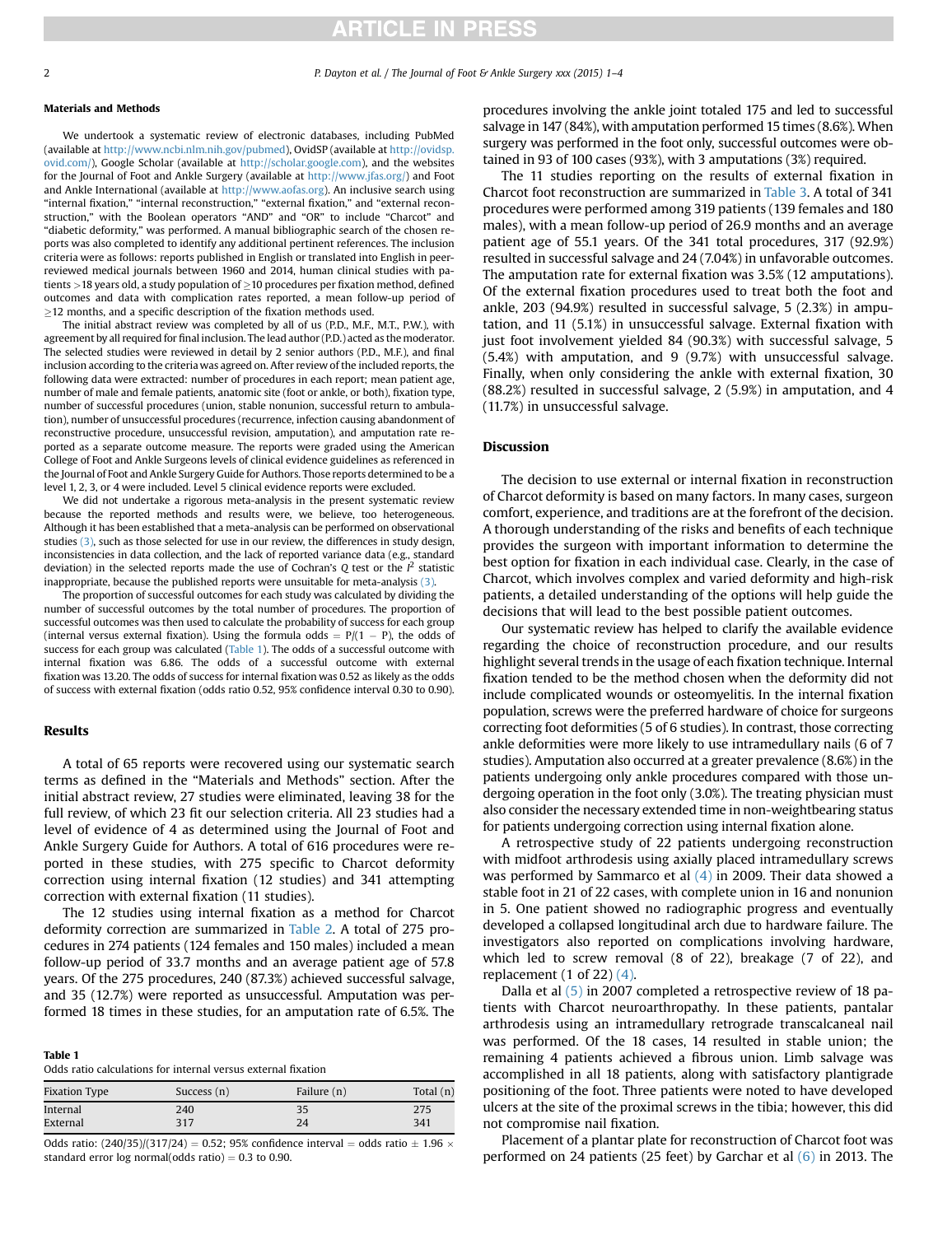## **ARTICLE IN PRESS**

#### P. Dayton et al. / The Journal of Foot & Ankle Surgery xxx (2015) 1–4 3

<span id="page-2-0"></span>

| Table 2                                                        |  |
|----------------------------------------------------------------|--|
| Summary of internal fixation ( $n = 275$ feet in 274 patients) |  |

| Investigator                | Procedures (n) | Anatomic<br><b>Site</b> | Fixation           | Mean<br>Age $(y)$ | Gender (F/M) | Follow-Up (mo) | Successful<br>Salvage (n) | Unsuccessful<br>Salvage (n) | Amputation $(n)$ |
|-----------------------------|----------------|-------------------------|--------------------|-------------------|--------------|----------------|---------------------------|-----------------------------|------------------|
| Papa et al (14), 1993       | 25             | Ankle                   | Screws             | 56                | 22/7         | 42             | 23                        |                             |                  |
| Early et al (15), 1996      | 21             | Foot                    | Screws             | 58                | 9/9          | 28             | 18                        |                             |                  |
| Pinzur et al (16), 1997     | 21             | Ankle                   | IM nail            | 56.3              | 11/9         | 20             | 19                        |                             |                  |
| Simon et al (17), 2000      | 14             | Foot                    | Screws             | 48.2              | 4/10         | 41             | 14                        |                             |                  |
| Stone et al (18), 2000      | 10             | Foot and ankle          | IM nail and screws | 63                | 5/5          | 24             | q                         |                             |                  |
| Caravaggi et al (19), 2006  | 14             | Ankle                   | IM nail            | 58                | 1/13         | 18             | 10                        |                             |                  |
| Dalla et al (5), 2007       | 18             | Ankle                   | IM nail            | 65                | 5/13         | 14             | 18                        | $\Omega$                    |                  |
| Assal et al (20), 2010      | 15             | Foot                    | Screws             | 55                | 6/9          | 42             | 13                        |                             |                  |
| Sammarco et al $(4)$ , 2009 | 22             | Foot                    | Screws             | 59.4              | 16/6         | 52             | 21                        |                             |                  |
| Caravaggi et al (21), 2012  | 45             | Ankle                   | IM nail            | 56                | 18/27        | 60             | 39                        | 6                           |                  |
| DeVries et al (7), 2012     | 45             | Ankle                   | IM nail            | 59.4              | 17/28        | 25             | 32                        | 13                          | 10               |
| Garchar et al (6), 2013     | 25             | Foot                    | Plate              | 58.8              | 10/14        | 38             | 24                        |                             |                  |
| Total procedures            | 275            |                         |                    | 57.758333         |              | 33.66666667    | 240                       | 35                          | 18               |

Abbreviations: F, female; IM, intramedullary; M, male.

results showed stable fusion in all but 1 case, which was problematic owing to recurring ulceration and infection. These patients had latestage Charcot deconstruction, with complications including recurrent ulceration. The investigators suggested that the additional plantar plate was useful in maintaining stability in these difficult cases. Minor complications among these patients did not lead to loss of salvage and included infection in 4, ulceration in 2, and wound dehiscence in 1 patient.

In 2012, DeVries et al [\(7\)](#page-3-0) reported a comprehensive review of 45 patients treated with an intramedullary nail for Charcot ankle deformity correction. Their results corresponded to limb salvage in 35 patients, with 10 others undergoing amputation. Hardware failure was reported in 23 of 31 patients who had undergone radiographic evaluation. That retrospective review also considered 7 patients, who had undergone placement of a circular external fixator and an intramedullary nail. These patients were not included in our study because of our inclusion criteria; however, it is worth noting that 5 of the 7 patients had limb salvage and 2 undergoing amputation. Hardware failure occurred in 4 of 7 cases in the patient group treated with an intramedullary nail combined with external fixation. The outcome variables were similar among the groups and included the use of incision and drainage (22 in the internal fixation group and 3 in the external fixation group), stress fractures (4 in the internal fixation group and 1 in the external fixation group), and the use of intravenous antibiotics (25 in the internal fixation group and 4 in the external fixation group).

Our review of the published data revealed that external fixation was used most often in patients with more complicated cases, such as those with osteomyelitis or those presenting with open wounds. The most common type of external fixator seen in our research was the Ilizarov-type ring fixator, which was used in 9 of the 11 studies. Also, an even split was noted between external fixation used independently and external fixation combined with internal fixation. The deformity correction process with external fixation was often staged in multiple adjustments, leading to a salvaged foot and/or ankle. Many of the external fixation studies reported earlier weightbearing than with internal fixation.

In 2011, Grant et al [\(8\)](#page-3-0) reviewed the records of 71 Charcot foot reconstructions. The surgical technique used medial and lateral column beams and Ilizarov or hybrid external fixators for compression and to stabilize the reconstructed foot. We categorized the study under external fixation techniques for our review. Grant et al [\(8\)](#page-3-0) reported that beaming surgical intervention plus external fixation yielded only successful results for Charcot reconstruction with no reported amputations.

In 2012, Pinzur et al [\(9\)](#page-3-0) reviewed 73 cases of patients who had undergone Charcot foot reconstruction with external fixation. These were all complicated cases because all the patients had reported osteomyelitis. Osteomyelitis had been diagnosed before surgery and histologically confirmed. Postoperatively, the patients with deformity of the foot were allowed to bear weight after 8 weeks in the external fixator. When the Charcot deformity was in the ankle, weightbearing was allowed at a minimum of 12 weeks postoperatively. At the end of the follow-up period, 71 patients were evaluated, and 68 (95.7%) had had successful salvage with ambulatory ability and only 3 (4.2%) had required amputation. Osteomyelitis was combated most commonly through multiple antibiotics during these procedures for the most efficient healing.

Lamm et al [\(10\)](#page-3-0) in 2010 reported on external fixation in patients in whom the Charcot deformity involved only the foot. Rings and gradual multistaged correction was the implemented technique. The

| Ш<br>77<br>٠ | ı<br>н |  |
|--------------|--------|--|

| Summary of external fixation ( $n = 341$ feet in 319 patients) |  |  |  |
|----------------------------------------------------------------|--|--|--|
|----------------------------------------------------------------|--|--|--|

| Investigator                 | Procedures (n) | Anatomic Site | Fixation    | Mean Age (y) | Gender (F/M) | Follow-up (mo) | Successful<br>Salvage (n) | Unsuccessful<br>Salvage (n) | Amputation (n) |
|------------------------------|----------------|---------------|-------------|--------------|--------------|----------------|---------------------------|-----------------------------|----------------|
| Farber et al (22), 2002      | 11             | Foot          | <b>NR</b>   | 55           | <b>NR</b>    | 24             | 10                        |                             |                |
| Zarutsky et al (23), 2005    | 11             | Ankle         | Ring        | 57.4         | 4/7          | 27             | 9                         |                             |                |
| Fabrin et al (24), 2007      | 12             | Ankle         | Ring        | 61           | 7/4          | 48             | 11                        |                             |                |
| Pinzur (25), 2007            | 26             | Foot          | <b>Ring</b> | 56.6         | 12/14        | 12             | 24                        |                             |                |
| Dalla Paola et al (26), 2009 | 45             | Foot          | Pin to bar  | 65.3         | 15/30        | 12             | 39                        | h                           |                |
| El-Gafary et al (27), 2009   | 20             | Foot/ankle    | <b>Ring</b> | 30           | 9/11         | 20             | 20                        | O                           |                |
| Grant et al (28), 2009       | 50             | Foot/ankle    | Ring        | 55.1         | 24/20        | 30             | 44                        |                             |                |
| Karapinar et al (11), 2009   | 11             | Ankle         | Ring        | 51           | 4/7          | 58.3           | 10                        |                             |                |
| Lamm et al (10), 2010        | 11             | Foot          | Ring        | 61           | 5/3          | 22             | 11                        |                             |                |
| Grant et al (8), 2011        | 71             | Foot/ankle    | Ring        | 56.1         | 27/43        | 31             | 71                        | O                           |                |
| Pinzur et al $(9)$ , 2012    | 73             | Foot/ankle    | <b>Ring</b> | 57.9         | 32/41        | 12             | 68                        |                             |                |
| Total procedures             | 341            |               |             | 55.127273    |              | 26.93636364    | 317                       | 24                          | 12             |

Abbreviations: F, female; M, male; NR, not reported.